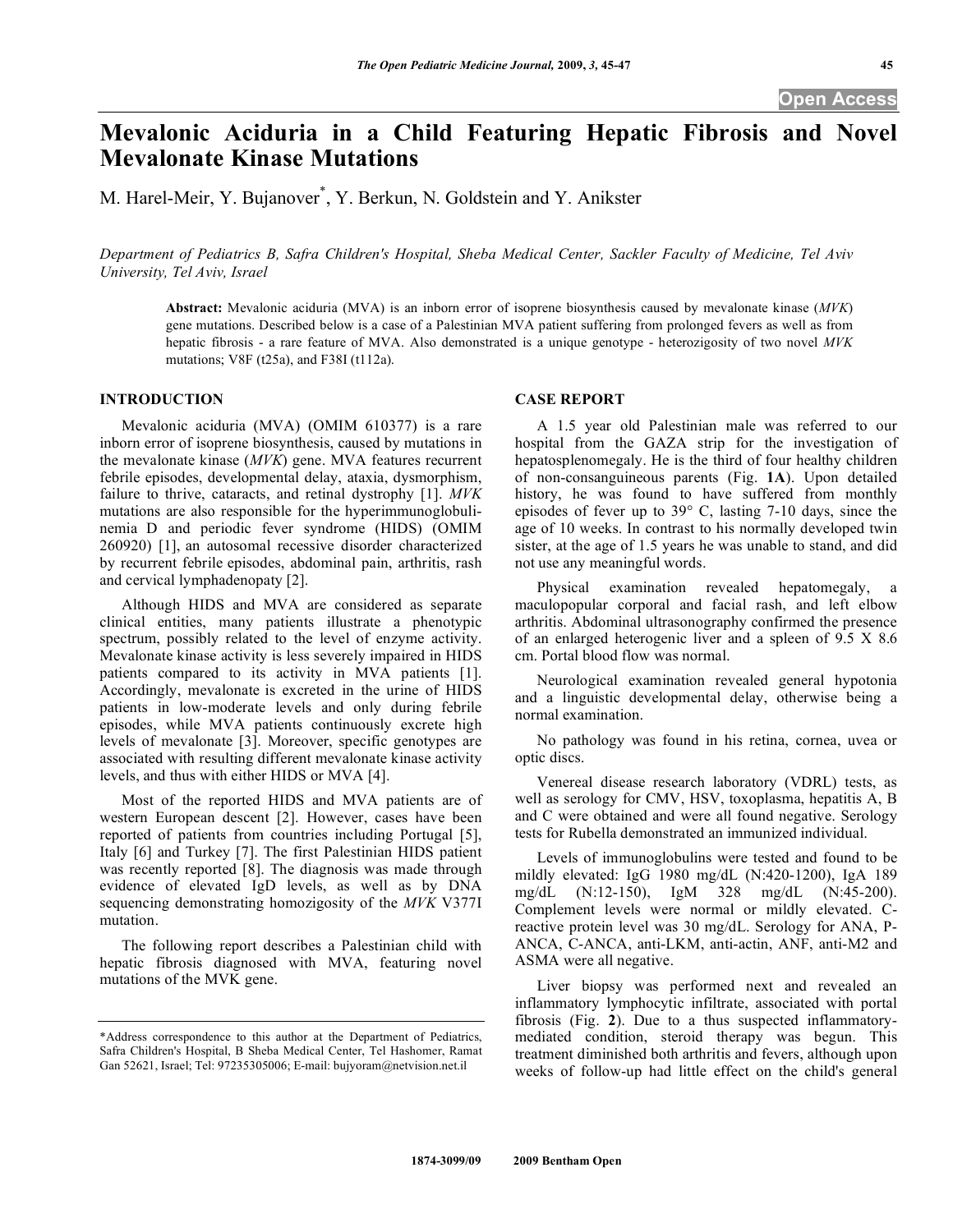

**Fig. (1).** (**A**) The patient's family pedigree. Noteworthy is the lack of consanguinity. (**B**) Sequencing of Exon 1F of the paternal *MVK* gene, demonstrating the V8F mutation. (**C**) Sequencing of Exon 1F of the patient's *MVK* gene, demonstrating compound hetrozygosity of two mutations: V8F (t25a), and F38I (t112a).



**Fig. (2).** A photomicrograph showing the patient's Masson trichmore stained liver tissue, demonstrating hepatic fibrosis, an unfamiliar feature of MVA.

well being. Upon the reduction of steroid dose, the fevers and arthritis reappeared. A trial of imuran treatment had no clinical effect.

 Due to the combination of hepatosplenomegaly, recurrent fevers, and arthritis the diagnosis of MVA was considered and sought by urine organic-acid analysis. Mevalonate levels were 2250 mmol/mol Cr ( $N < 0.03$ ) thus confirming the diagnosis. Levels of IgD, however, were only slightly elevated - 8.2 mg/dL (N 0-4.5). Genetic sequence analysis revealed the patient to be a compound heterozygote of two

novel mutations on exon 1 of the *MVK* gene (Fig. **1C**): V8F (t25a), and F38I (t112a). The patient's father was found to be the carrier of the V8F mutation (Fig. **1B**). Hence the F38I mutaion is most likely maternal in origin (DNA sample for sequencing was unavailable), or less likely, a *de-novo* mutation.

#### **DISCUSSION**

 This case demonstrates the phenotypic continuum between MVA and HIDS; this patient presented with a mild